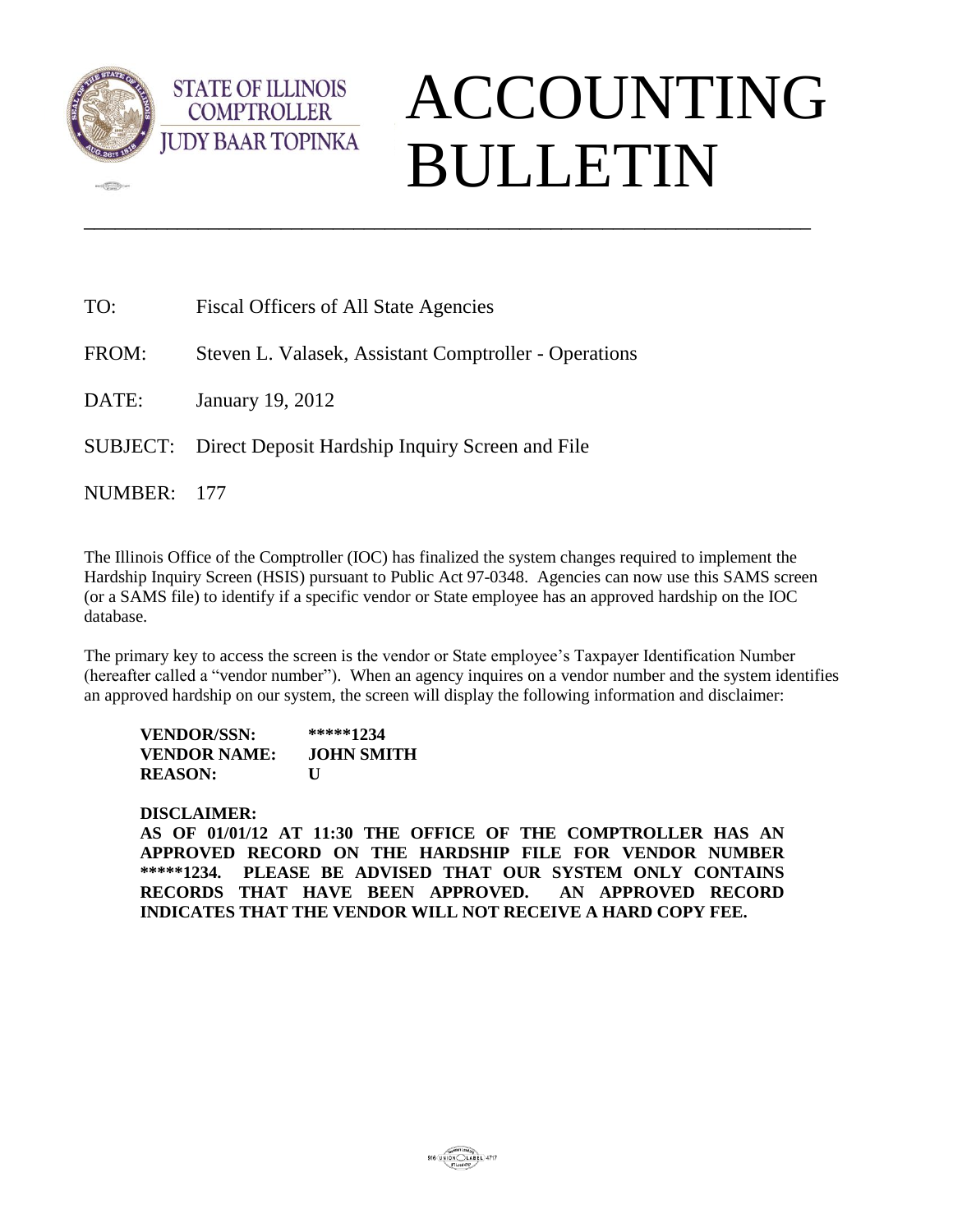The reason code identified on the screen is for informational purposes only. The descriptions of the codes are in the following table:

| Code | Description |
|------|-------------|
| H    | Hardship    |
| U    | Union       |
|      | Judicial    |
| L    | Legislative |
| S    | Special     |

When an agency inquires on a vendor number and the system does not identify an approved hardship on our system, the screen will display the following information and disclaimer:

#### **VENDOR/SSN: \*\*\*\*\*1234 VENDOR NAME: \* REASON:**

#### **DISCLAIMER: AS OF 01/01/12 AT 11:30 THE OFFICE OF THE COMPTROLLER DOES NOT HAVE AN APPROVED RECORD ON THE HARDSHIP FILE FOR VENDOR**  PLEASE BE ADVISED THAT OUR SYSTEM ONLY **CONTAINS RECORDS THAT HAVE BEEN APPROVED.**

If a vendor or employee's petition is pending, there will be no information on the database. In the case of payroll, if the state employee's petition is approved between the time the agency processed the payroll and the time the employee is paid, the agency can request a refund of the processing fee from the IOC.

The inquiry screens will be available January 19, 2012, during normal SAMS hours – 8:00 AM to 5:00 PM each State work day. The information on this screen is confidential, therefore, only authorized personnel can access the HSIS screen. To apply for authorization, please fill out the attached "Request for Access to the Hardship Inquiry Screen", have the appropriate signatures applied, and submit the form to the IOC Security Administrator at 325 West Adams, Springfield, Illinois 62704-1871.

Below are instructions for using the screen.

#### **Sign on to the System:**

**Step 1:** Sign on to the Office of the Comptroller mainframe through the appropriate software interface.

**Step 2:** Type **CICIOCP1**; press **TRANSMIT** (TRANSMIT refers to the key programmed on your PC to

submit information, usually the ENTER key or the right CONTROL key.)

**Step 3:** Type your USERID and PASSWORD; press **TRANSMIT**

**Step 4:** Type an "**x**" in front of HSIS (HARDSHIP INQUIRY); press **TRANSMIT**

#### **Search:**

**Step 1:** Press the clear (**F2** function) key before entering a new vendor number.

**Step 2:** Enter the vendor number you wish to inquire on; press the inquire (**F5** function) key

#### **Sign Off of the System:**

**Step 1:** Press the exit (**F3** function) key. You will return to the IOC Main Menu (**IOCM**).

**Step 2:** Press the sign-off (**F12** function) key.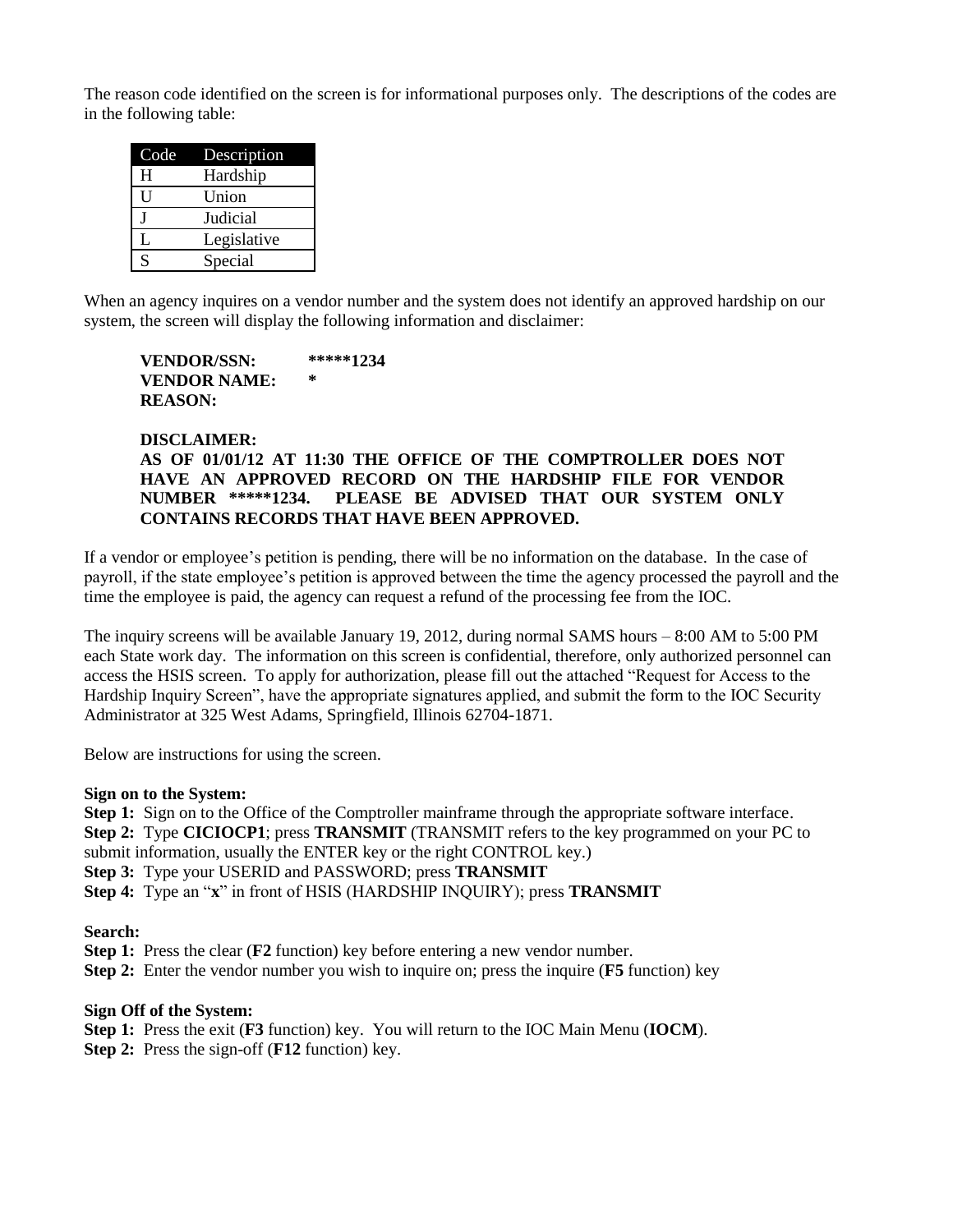The IOC has also developed a file with the information that is included on the screen for approved hardship petitions. The IOC has made this available to CMS for distribution to authorized agencies. For authorization to the file, please fill out the attached "Request for Access to the Hardship Inquiry File", have the appropriate signatures applied, and submit the form to the IOC Security Administrator at 325 West Adams, Springfield, Illinois 62704-1871. Once approved by the IOC, we will forward a copy of the form to CMS. A copy of the file layout is attached.

#### **IT IS VERY IMPORTANT TO NOTE THE INFORMATION THAT IS CONTAINED ON THE SYSTEM AND ON THE FILE IS CONFIDENTIAL AND IS PROTECTED BY LAW.**

If you have any questions pertaining to this bulletin, please contact our System Administration Department at 217- 524-5387. Agencies may access this and other Accounting, SAMS, and Payroll Bulletins on the Comptroller's website at www.ioc.state.il.us under Resource Library.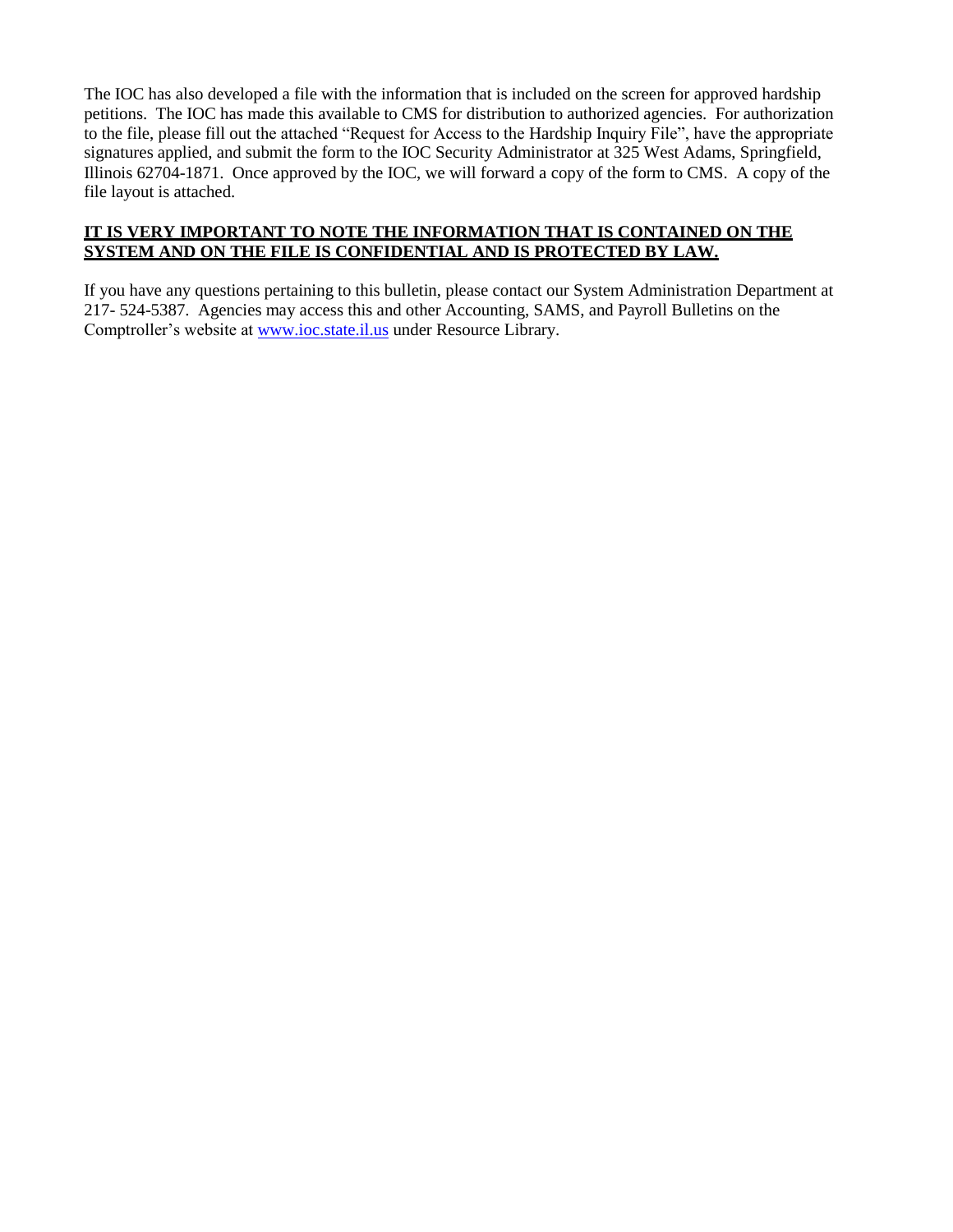

## **Request for Access to the Hardship Inquiry File**

In order for the (Agency Name), to perform its official duties pursuant to 15 ILCS 405/9.03(d), I am requesting access to the Hardship Inquiry File.

I acknowledge that all information on this file is confidential in nature and cannot be used for any purpose other than authorized by 15 ILCS 405/9.03(d).

I agree that we will build in sufficient system controls and associated policies/procedures to ensure that employees of the above named entity shall not disclose or divulge to others any confidential information in regards to vendor hardship status. Our policies/procedures will state that any such violation by an employee, during or at any time after termination of their employment, shall be grounds for progressive discipline, discharge, and/or criminal charges. Further, the policies/procedures will also state that employees, upon termination of employment, shall not retain copies, notes or abstracts of the foregoing.

| <b>Agency Contact Name:</b>            |  |
|----------------------------------------|--|
| Title:                                 |  |
| E-mail Address:                        |  |
| Phone Number:                          |  |
| <b>Agency Head Signature:</b><br>Date: |  |
| <b>IOC</b> Approval:<br>Date:          |  |

*Please forward the completed form to: IOC Security Administration, 325 West Adams, Springfield, Illinois 62704- 1871*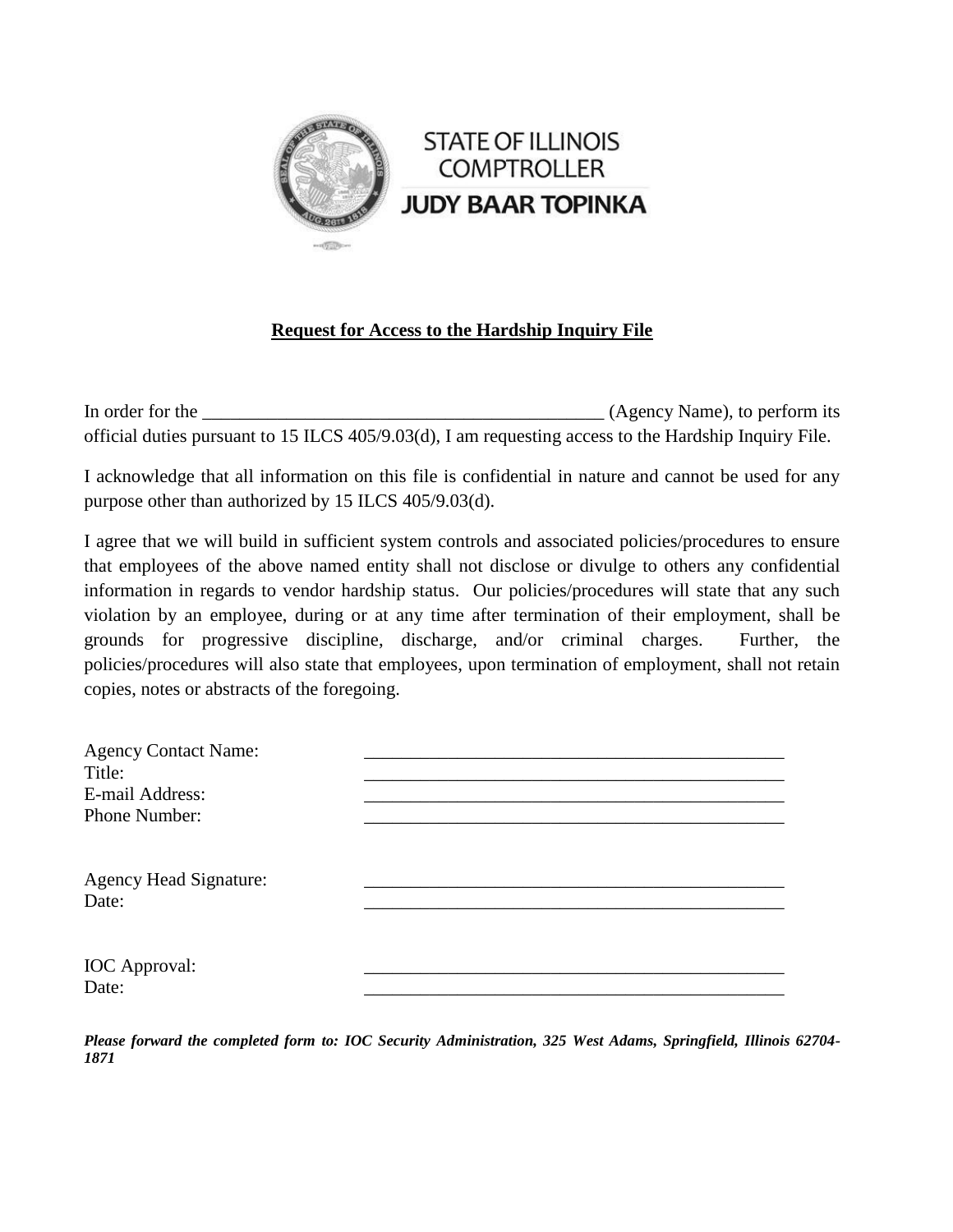

### **Request for Access to the Hardship Inquiry Screen**

In order for the \_\_\_\_\_\_\_\_\_\_\_\_\_\_\_\_\_\_\_\_\_\_\_\_\_\_\_\_\_\_\_\_\_\_\_\_\_\_\_\_\_\_\_ (Agency Name), to perform its official duties pursuant to 15 ILCS 405/9.03(d), I am requesting access to the Hardship Inquiry File.

I acknowledge that all information on this screen is confidential in nature and cannot be used for any purpose other than authorized by 15 ILCS 405/9.03(d).

I agree that we will build in sufficient system controls and associated policies/procedures to ensure that employees of the above named entity shall not disclose or divulge to others any confidential information in regards to vendor hardship status. Our policies/procedures will state that any such violation by an employee, during or at any time after termination of their employment, shall be grounds for progressive discipline, discharge, and/or criminal charges. Further, the policies/procedures will also state that employees, upon termination of employment, shall not retain copies, notes or abstracts of the foregoing.

| <b>Employee Name:</b>         |  |
|-------------------------------|--|
| Title:                        |  |
| SAMS ID#:                     |  |
| <b>Employee Signature:</b>    |  |
| Date:                         |  |
| E-mail Address:               |  |
| Phone Number:                 |  |
|                               |  |
| <b>Agency Head Signature:</b> |  |
| Date:                         |  |
|                               |  |
| <b>IOC</b> Approval:          |  |
| Date:                         |  |

*Please forward the completed form to: IOC Security Administration, 325 West Adams, Springfield, Illinois 62704- 1871*